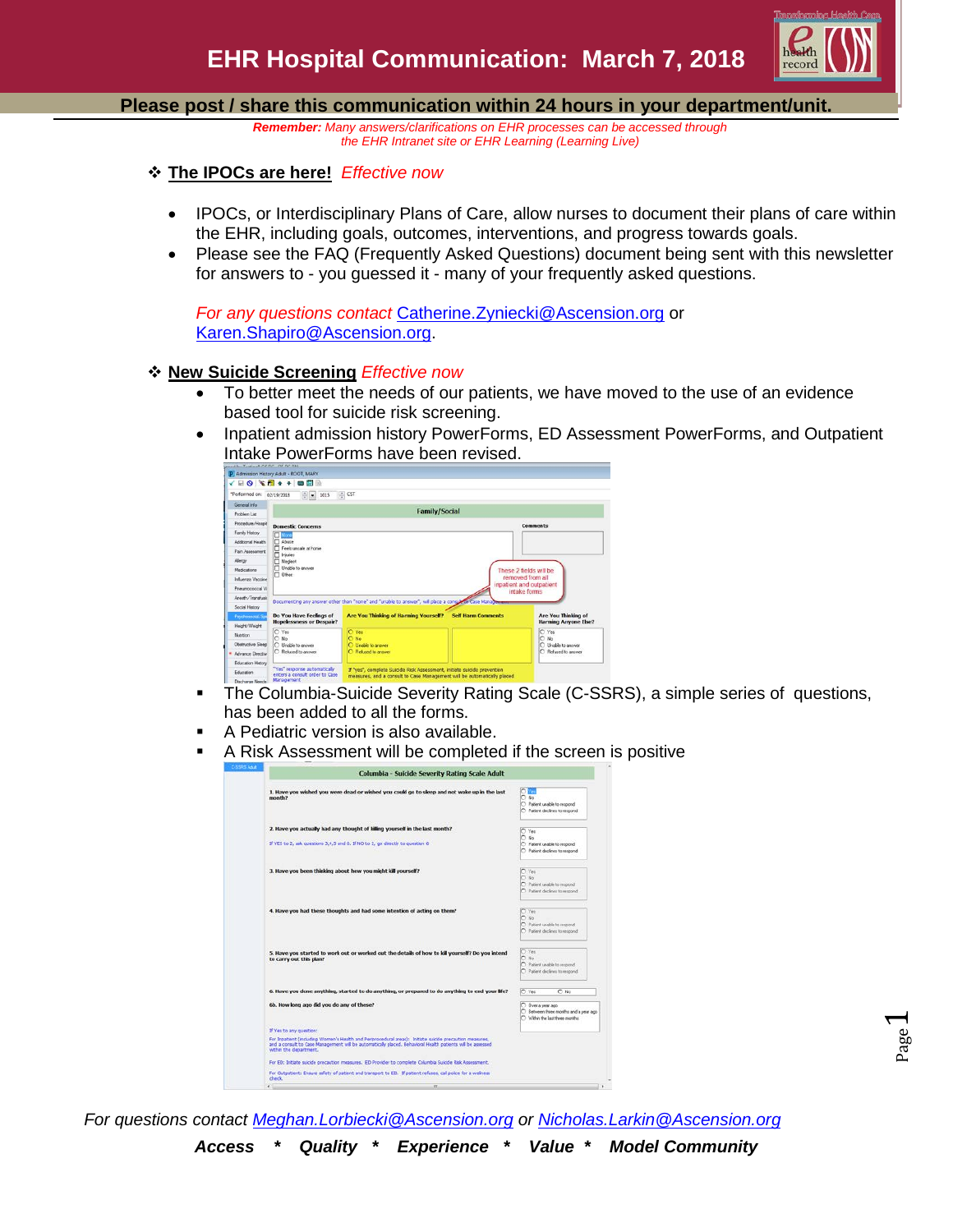

## **Managing Your Pain at Home - New AW Pain Discharge Education Form – Available now**

A new pain education handout related to pain management at home is now available. This handout was created by Ascension Wisconsin, with the new JC pain standards in mind.

- **Should be given on discharge to ALL patients who have pain**
- MUST be given to anyone with a narcotic Rx on discharge
- **IF** Is available in both FirstNet (for ED) and PowerChart (for inpatients and outpatients)
- It is acceptable to give additional pain education handouts currently available in the EHR for source-specific pain, but this handout is **required**

Note that this handout will list  $1<sup>st</sup>$  with any search for pain, and the title clues you in that this is a "Must give for pain".

| <b>ROOT, MARY</b><br><b>PCP:Wilkerson, Suzanne M MD</b><br>Attending: Wilkerson, Suzanne M MD |                                                                                          |           | DOB:03/16/1982<br>Age:35 years<br><b>Adv Dir:No</b>                                                        |       | <b>Sex:Female</b><br>Loc:SMM ICUA; AU<br><b>Code Status: No Ad</b> |                                                        |
|-----------------------------------------------------------------------------------------------|------------------------------------------------------------------------------------------|-----------|------------------------------------------------------------------------------------------------------------|-------|--------------------------------------------------------------------|--------------------------------------------------------|
| Instructions<br><b>Follow Up</b>                                                              |                                                                                          |           |                                                                                                            |       |                                                                    |                                                        |
| pain<br>Search:                                                                               | contains                                                                                 | Language: | English                                                                                                    | الملت | 文Personal                                                          | <b>Suggested</b>                                       |
| ⊟- Patient Education<br>i— Cardiovascular<br>l— Custom.                                       | Abdominal Pain During Pregnancy<br>Ξ<br>$\Lambda$ is absorbed in Fig. , $\Lambda$ at the |           | [!Managing your pain at home- Must give for pain (Custom)<br>Abdominal Pain During Pregnancy, Easy-to-Read |       | Back Pain, Adult<br>District Experience                            | Back Pain, Adult, Easy-to-Real<br>Back Pain, Pediatric |

*For questions, contact [Paul.Abegglin@Ascension.org](mailto:Paul.Abegglin@Ascension.org)*

## **Update-Restraint for Non-Violent Behavior PowerPlan Effective 3/7/2018**

The Restraint for Non-Violent Behavior PowerPlan has been updated so that the language used in the restraint orders mirrors the language in policy. Restraint orders, once placed by the Provider, are valid **through the next calendar day**. Previously the orders stated they were valid for no more than 24 hours, which sometimes led to difficulties contacting a Provider to renew the order in the middle of the night.

|   | 4 Patient Care                                                                                                     |                                                                                                                       |
|---|--------------------------------------------------------------------------------------------------------------------|-----------------------------------------------------------------------------------------------------------------------|
|   | Assessments                                                                                                        |                                                                                                                       |
|   | 5 point restraints and Physical Hold orders require use of the Restraint/Seclusion for Violent Behavior Powerplan. |                                                                                                                       |
|   | <b>Restraint Monitoring Medical</b>                                                                                | g2hr. 12 Times                                                                                                        |
|   | Restraint/Seclusion - Teaching                                                                                     |                                                                                                                       |
|   | Interventions                                                                                                      |                                                                                                                       |
|   | MD: A new Non-violent Restraint order must be placed no less than once each calendar day. See link for CSM Policy. |                                                                                                                       |
| ⊽ | $\bm{x}$ $\bm{z}$<br>estraint for Non-Violent Behavior                                                             | Select an order sentence                                                                                              |
|   | Once restraint discontinued, if resumed, a new physician order is required.                                        | Restraint Justification: Attempting to discontinue equipment, Duration of this order: Valid through next calendar day |
| ⊽ | Restraint Discontinue                                                                                              | Restraint Justification: Compromised recall/carryover, Duration of this order: Valid through next calendar day.       |
|   |                                                                                                                    | Restraint Justification: Disorientation, Duration of this order: Valid through next calendar day.                     |
|   |                                                                                                                    | Restraint Justification: Pulling at tubes/lines, Duration of this order: Valid through next calendar day.             |
|   |                                                                                                                    |                                                                                                                       |
|   |                                                                                                                    | Restraint Justification: Restlessness, Duration of this order: Valid through next calendar day.                       |

*For questions, contact [Rachel.Braasch1@Ascension.org](mailto:Rachel.Braasch1@Ascension.org) or [Suzanne.Wilkerson@Ascension.org](mailto:Suzanne.Wilkerson@Ascension.org)*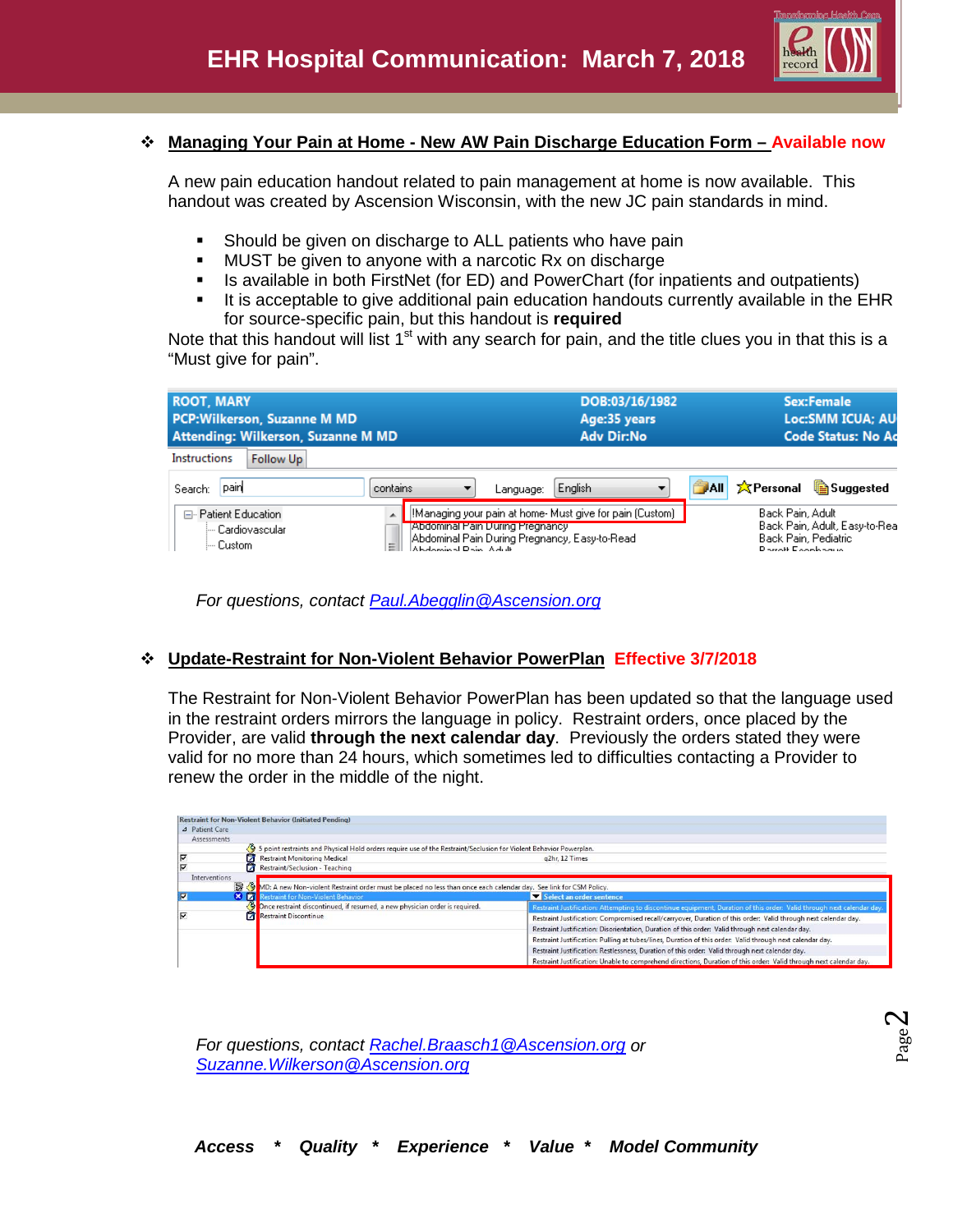

|                                                                                                                                                                                                                                                                     |                                                                                                                                                                                                                                                                                             | <b>IPOC - Frequently Asked Questions 3/6/2018</b>                                                                                                                                                                                                                                                                                                                                                                                                              |                                                                                                                                                                                                                                                                                                                                                                                                                                                                                                                                                                                                                                                                                |
|---------------------------------------------------------------------------------------------------------------------------------------------------------------------------------------------------------------------------------------------------------------------|---------------------------------------------------------------------------------------------------------------------------------------------------------------------------------------------------------------------------------------------------------------------------------------------|----------------------------------------------------------------------------------------------------------------------------------------------------------------------------------------------------------------------------------------------------------------------------------------------------------------------------------------------------------------------------------------------------------------------------------------------------------------|--------------------------------------------------------------------------------------------------------------------------------------------------------------------------------------------------------------------------------------------------------------------------------------------------------------------------------------------------------------------------------------------------------------------------------------------------------------------------------------------------------------------------------------------------------------------------------------------------------------------------------------------------------------------------------|
| <b>Questions</b>                                                                                                                                                                                                                                                    | <b>Answers</b>                                                                                                                                                                                                                                                                              |                                                                                                                                                                                                                                                                                                                                                                                                                                                                | <b>Screenshots</b>                                                                                                                                                                                                                                                                                                                                                                                                                                                                                                                                                                                                                                                             |
| My goal completed-is                                                                                                                                                                                                                                                | The goal completed                                                                                                                                                                                                                                                                          | on List Document In Plan                                                                                                                                                                                                                                                                                                                                                                                                                                       |                                                                                                                                                                                                                                                                                                                                                                                                                                                                                                                                                                                                                                                                                |
| that because I charted<br>"Met"? But I was told<br>in class there would be<br>goals that should be<br>met repeatedly-the<br>example given was no<br>falls in a fall risk<br>patient.<br>We used to have paper<br>End of Life careplan.<br>What should I use<br>now? | because the Target date<br>was reached. It is<br>important to pay<br>attention to the Target<br>date and extend it if the<br>problem/goal are still<br>active for the patient.<br>We have suggested this<br>plan to Ascension<br>Wisconsin. Pain<br>management,<br>Ineffective Coping could | Last Evaluated<br>Target<br>as Exchange IPOC (Initiated) 03/06/2018 7:49 CST<br>ry Rate and Work of Breathing Return to Baseline<br>pO2 as Determined by Provider<br>√ 03/06/2018 7:52 CST<br>ry Rate<br>ry Symptoms<br>herapy<br>low Rate<br>'atient/Caregiver on Energy Conservation Techniques<br>r Oxygen as Ordered and Monitor Response<br>in Pursed Lip/Diaphragmatic Breathing<br>e Incentive Spirometry/Applicable Device use when<br>gh Deep Breathe | Status<br>The Evaluation Date and Time can only occur on or before the<br>Target Complete Date and Time. Update the Target Complete Date<br>and Time, or Evaluation Date and Time.<br>By 03/09/2018 7:49 CST<br>$\sqrt{2}$<br>Farget Complete Date & Time<br>$\bullet$<br>By 03/06/2018 7:53 CST<br>$03/06/2018$ $\div$ $\boxed{9}$ 0753<br>$\Leftrightarrow$ CST<br>$\sim$ $\blacksquare$<br><b>Outcome Description</b><br>Maintains SpO2 as Determined by Provider<br>$\Rightarrow$<br>$O$ Met<br>$\bigcirc$ Not met<br>4<br>$\Rightarrow$<br>v,<br>Evaluation Date & Time<br>$03/06/2018$ $\div$ $\div$ 0801<br>$\left\Vert \div\right\Vert$ CST<br>$\mathcal{L}_{\bullet}$ |
|                                                                                                                                                                                                                                                                     | be individualized for<br>now.                                                                                                                                                                                                                                                               |                                                                                                                                                                                                                                                                                                                                                                                                                                                                |                                                                                                                                                                                                                                                                                                                                                                                                                                                                                                                                                                                                                                                                                |
|                                                                                                                                                                                                                                                                     |                                                                                                                                                                                                                                                                                             | <b>IPOC - Frequently Asked Questions 3/1/2018</b>                                                                                                                                                                                                                                                                                                                                                                                                              |                                                                                                                                                                                                                                                                                                                                                                                                                                                                                                                                                                                                                                                                                |
| <b>Questions</b>                                                                                                                                                                                                                                                    | <b>Answers</b>                                                                                                                                                                                                                                                                              |                                                                                                                                                                                                                                                                                                                                                                                                                                                                | <b>Screenshots</b>                                                                                                                                                                                                                                                                                                                                                                                                                                                                                                                                                                                                                                                             |
| Why isn't there an<br><b>IPOC</b> for alcohol<br>withdrawal?                                                                                                                                                                                                        | Alcohol withdrawal is<br>not a nursing diagnosis,<br>it is a medical problem.<br>Some appropriate<br>IPOCs might be Risk for<br>Injury, Nutritional<br>Deficit, or Ineffective<br>Coping.                                                                                                   |                                                                                                                                                                                                                                                                                                                                                                                                                                                                |                                                                                                                                                                                                                                                                                                                                                                                                                                                                                                                                                                                                                                                                                |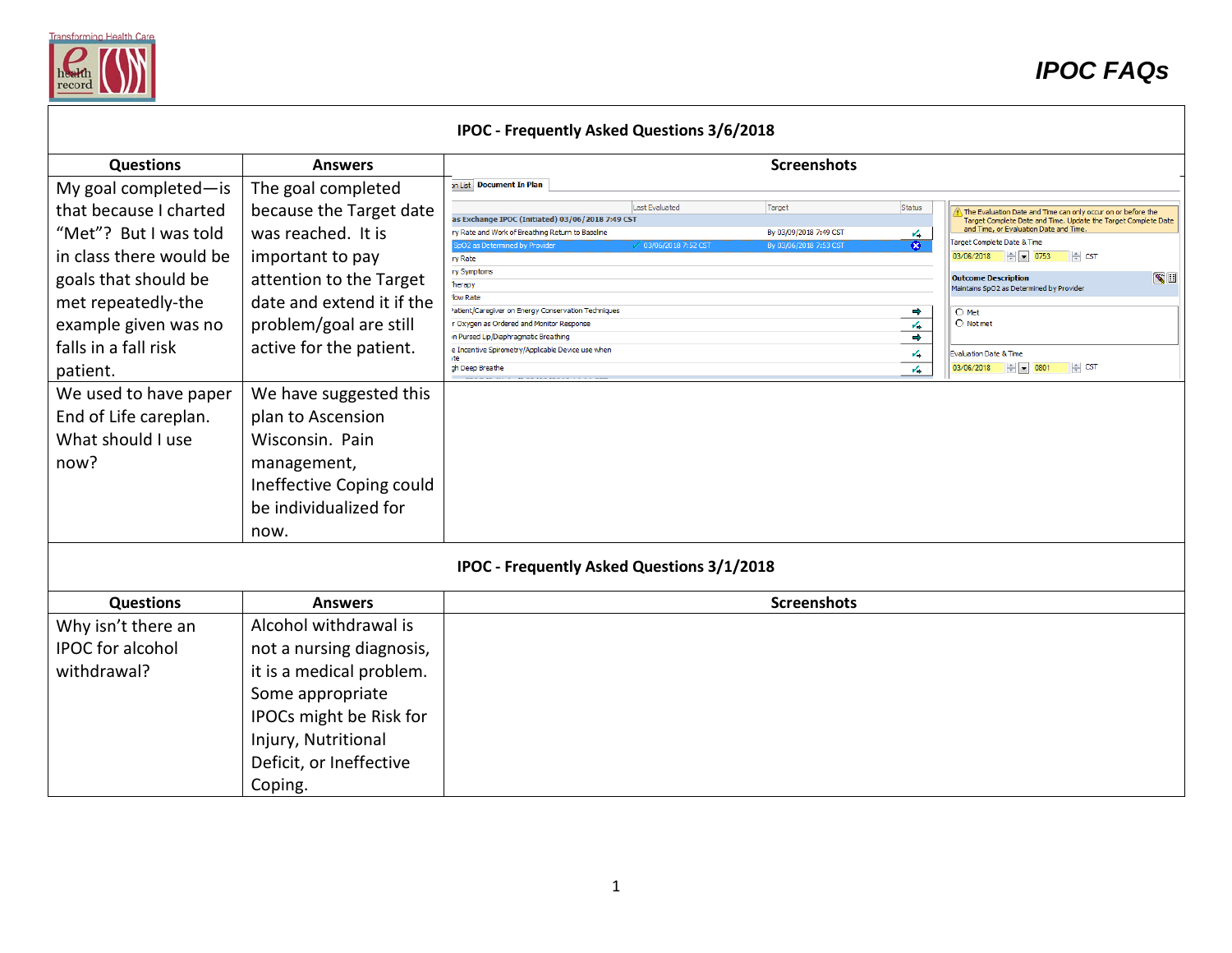

# *IPOC FAQs*

| I initiated a suggested                            | If you initiate a plan     | V <mark>y</mark> : Initiate 『 <mark>』</mark> " Accept 『』" Keject<br><b>View</b><br>৯∣ \$<br>A.<br><b>Status</b>                                        |  |  |
|----------------------------------------------------|----------------------------|--------------------------------------------------------------------------------------------------------------------------------------------------------|--|--|
| IPOC and it went to a                              | that has nothing           | Component<br>Orders for Signature<br>△ Ineffective Airway Clearance IPOC                                                                               |  |  |
| Completed status right                             | prechecked in it but an    | <b>Plans</b><br>Suggested On: 03/01/2018 12:56<br>Document In Plan                                                                                     |  |  |
|                                                    |                            | Reason: This Ineffective Airway Clearance Plan of Care has been suggested based on do<br>Medical                                                       |  |  |
| away. What                                         | order to add a nursing     | Outcomes<br>$\Delta$<br>Patient Controlled Analgesia Adult Subphase (Planned)<br>Maintain/achieve clear and patent airway                              |  |  |
| happened?                                          | diagnosis to the           | Patient Controlled Analgesia Adult Subphase (Planned)<br>$\overline{\Box}$<br>Maintain/achieve optimal breath sounds                                   |  |  |
|                                                    | problem list, that order   | Alcohol Withdrawal Admission (Planned)<br>Г<br>Participates in techniques to maintain patent airway<br>Behavioral Health Inpatient Admission (Planned) |  |  |
|                                                    | completes on signing,      | $\Box$<br>儡 Readiness to Quit Smoking<br>Suggested Plans (1)<br>Г<br>将。Sputum Consistency                                                              |  |  |
|                                                    | and the plan completes.    | г<br><b>interdisciplinary</b><br><b>攝 Cough Description</b>                                                                                            |  |  |
|                                                    | Your plan needs goals      | neffective Airway Clearance IPOC ((<br>Patient Specific Goal 1<br>Initiate<br>Interventions<br>Orders                                                  |  |  |
|                                                    |                            | Accept<br>Position for maximum lung expansion<br><b>Admit/Transfer/Discharge</b>                                                                       |  |  |
|                                                    | and interventions.         | ΠÌ<br>Encourage fluid intake as appropriate<br><b>Diet</b><br>Reject                                                                                   |  |  |
|                                                    | Accept the plan,           | <b>Incentive Spirometer</b><br><b>D</b> Patient Care                                                                                                   |  |  |
|                                                    | customize it, and then     | Turn Cough Deep Breath<br><b>N</b> Solutions<br>Recommend Consult to Respiratory Therapy                                                               |  |  |
|                                                    | initiate.                  | <b>Medications</b><br>⊽<br>Add Ineffective airway clearance to Problem List<br>М<br>Laboratory                                                         |  |  |
|                                                    |                            | Patient Specific Intervention 1                                                                                                                        |  |  |
| I thought we weren't                               | There are areas not        | Shapiro, Karen P RN<br><b>Progress Note-Nurse</b><br>*Author:<br>Type:                                                                                 |  |  |
| using GDAR anymore.                                | using IPOCs (BH,           | ≑ cst<br>03/01/2018<br>$\frac{4}{5}$ - 1307<br>In Progress<br>Date:<br>Status:                                                                         |  |  |
| Why is it still listed in                          | periprocedural areas),     | iubject:                                                                                                                                               |  |  |
| the Progress note                                  | and they still need the    | Patient Level Document:                                                                                                                                |  |  |
| templates?                                         | <b>GDAR format. Select</b> |                                                                                                                                                        |  |  |
|                                                    | the appropriate            | $B \cup I$ $S$ $E \equiv E$ $A$ of $\Phi$<br>$\mathbb{R}$ Q $\mathbb{R}$ is a $\mathbb{C}$<br><b>CRI</b><br>krial<br>$-10$                             |  |  |
|                                                    | template for your          | P Template Selection                                                                                                                                   |  |  |
|                                                    |                            | Associated templates                                                                                                                                   |  |  |
|                                                    | location.                  | Plan of Care-DAR Note                                                                                                                                  |  |  |
|                                                    |                            | Plan of Care-GDAR Note                                                                                                                                 |  |  |
| <b>IPOC - Frequently Asked Questions 2/27/2018</b> |                            |                                                                                                                                                        |  |  |
|                                                    | The Risk for Injury IPOC   |                                                                                                                                                        |  |  |
| What plan should I                                 | would be appropriate.      |                                                                                                                                                        |  |  |
|                                                    |                            |                                                                                                                                                        |  |  |
| use for my patient in                              | Folow policy and           |                                                                                                                                                        |  |  |
| restraints? I don't see                            | orders. Restraints Is      |                                                                                                                                                        |  |  |
| a restraint IPOC.                                  | not a nursing diagnosis.   |                                                                                                                                                        |  |  |
|                                                    |                            |                                                                                                                                                        |  |  |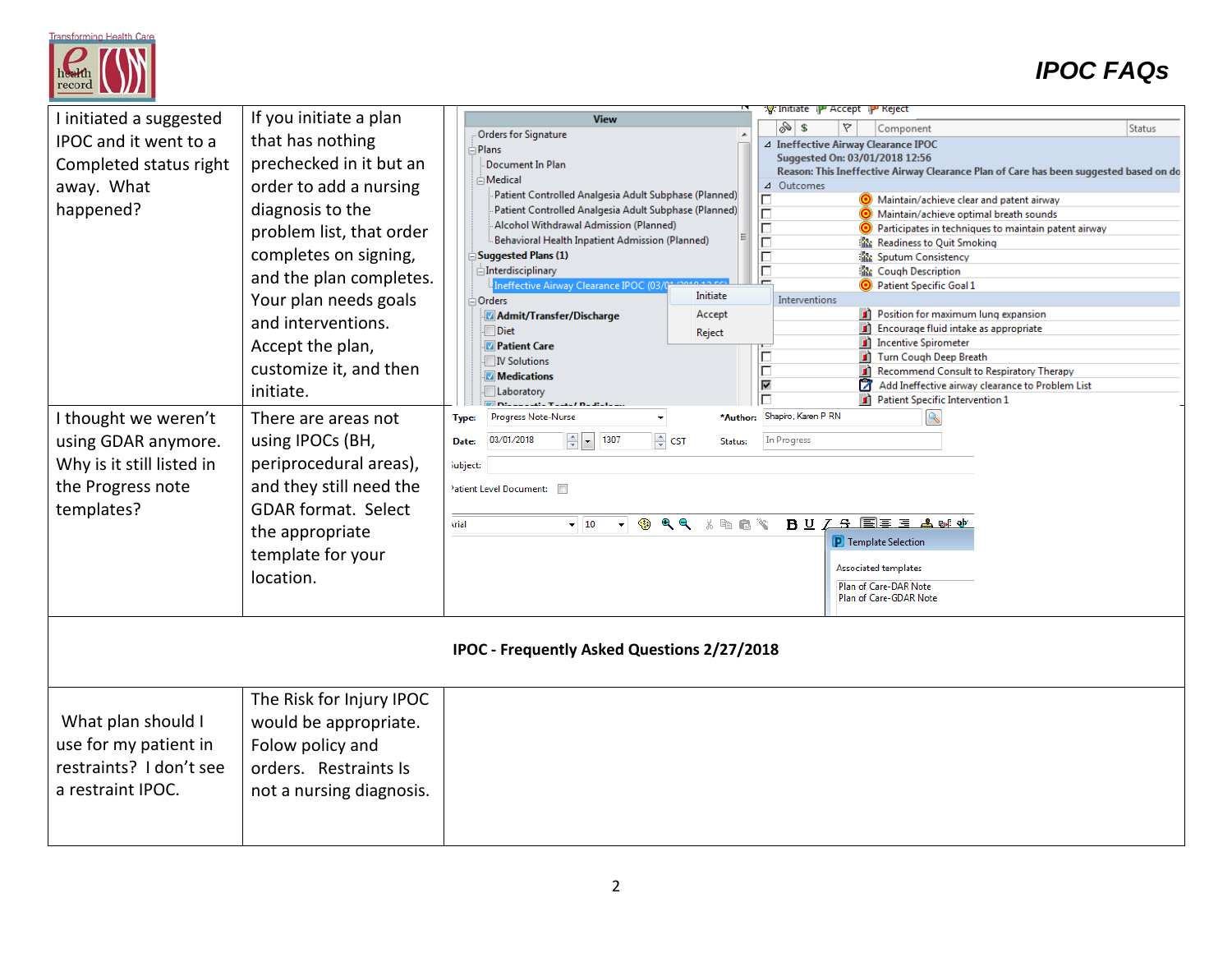

| What are we doing          | The pathways are            |                                                                                                                       |                        |
|----------------------------|-----------------------------|-----------------------------------------------------------------------------------------------------------------------|------------------------|
| with pathways?             | another tool and should     |                                                                                                                       |                        |
| Everything is              | be used together with       |                                                                                                                       |                        |
|                            |                             |                                                                                                                       |                        |
| addressed there-it         | the IPOCs. The              |                                                                                                                       |                        |
| doesn't seem like any      | pathway's purpose is to     |                                                                                                                       |                        |
| IPOCs would be             | indicate where your         |                                                                                                                       |                        |
| needed.                    | patient should be each      |                                                                                                                       |                        |
|                            | day. The Plan of Care       |                                                                                                                       |                        |
|                            | indicates how we are        |                                                                                                                       |                        |
|                            | addressing specifically     |                                                                                                                       |                        |
|                            | things like pain and        |                                                                                                                       |                        |
|                            | mobility. Pathways          |                                                                                                                       |                        |
|                            | don't indicate what is      |                                                                                                                       |                        |
|                            | being done about a          |                                                                                                                       |                        |
|                            | problem, and aren't         |                                                                                                                       |                        |
|                            |                             |                                                                                                                       |                        |
|                            | individualized.             |                                                                                                                       |                        |
|                            |                             |                                                                                                                       |                        |
| How can I quickly see my   | Instead of clicking the +   | Orders   Medication List   Document In Plan                                                                           |                        |
| patient's progress for all | before each item, click the | E<br>escription                                                                                                       | Last Evaluated         |
| his Plans of Care?         | + at the top, next to the   | Fluid Volume Imbalance IPOC (Initiated) 01/19/2018 11:56 CST                                                          |                        |
|                            | word "Description". All     | <b>⊟ : illa</b> Urine Voided                                                                                          | 01/19/2018 12:01 CST   |
|                            | line items will expand      | 500 mL                                                                                                                | 01/19/2018 12:01 CST   |
|                            | open.                       | □ Pressure Ulcer Prevention and Management EBN Adult IPOC, Pressure Ulcer Prevention (Initiated) 01/19/2018 11:22 CST |                        |
|                            |                             | ⊟ 端 Head of Bed Position                                                                                              | 01/19/2018 11:26 CST   |
|                            |                             | Elevated 30 degrees<br>$\equiv$ Antepartum IPOC (Initiated) 01/07/2018 14:57 CST                                      | 01/19/2018 11:26 CST   |
|                            |                             | 日 : 名 Systolic Blood Pressure                                                                                         | X 01/07/2018 15:00 CST |
|                            |                             | 172 mmHq                                                                                                              | X 01/07/2018 15:00 CST |
|                            |                             | 98 mmHa                                                                                                               | 01/07/2018 14:59 CST   |
|                            |                             | 120 mmHg                                                                                                              | √ 01/07/2018 14:58 CST |
|                            |                             | 日 将 Diastolic Blood Pressure                                                                                          | X 01/07/2018 15:00 CST |
|                            |                             | 112 mmHq                                                                                                              | X 01/07/2018 15:00 CST |
|                            |                             | 52 mmHg                                                                                                               | 01/07/2018 14:59 CST   |
|                            |                             | 80 mmHg                                                                                                               | 01/07/2018 14:58 CST   |